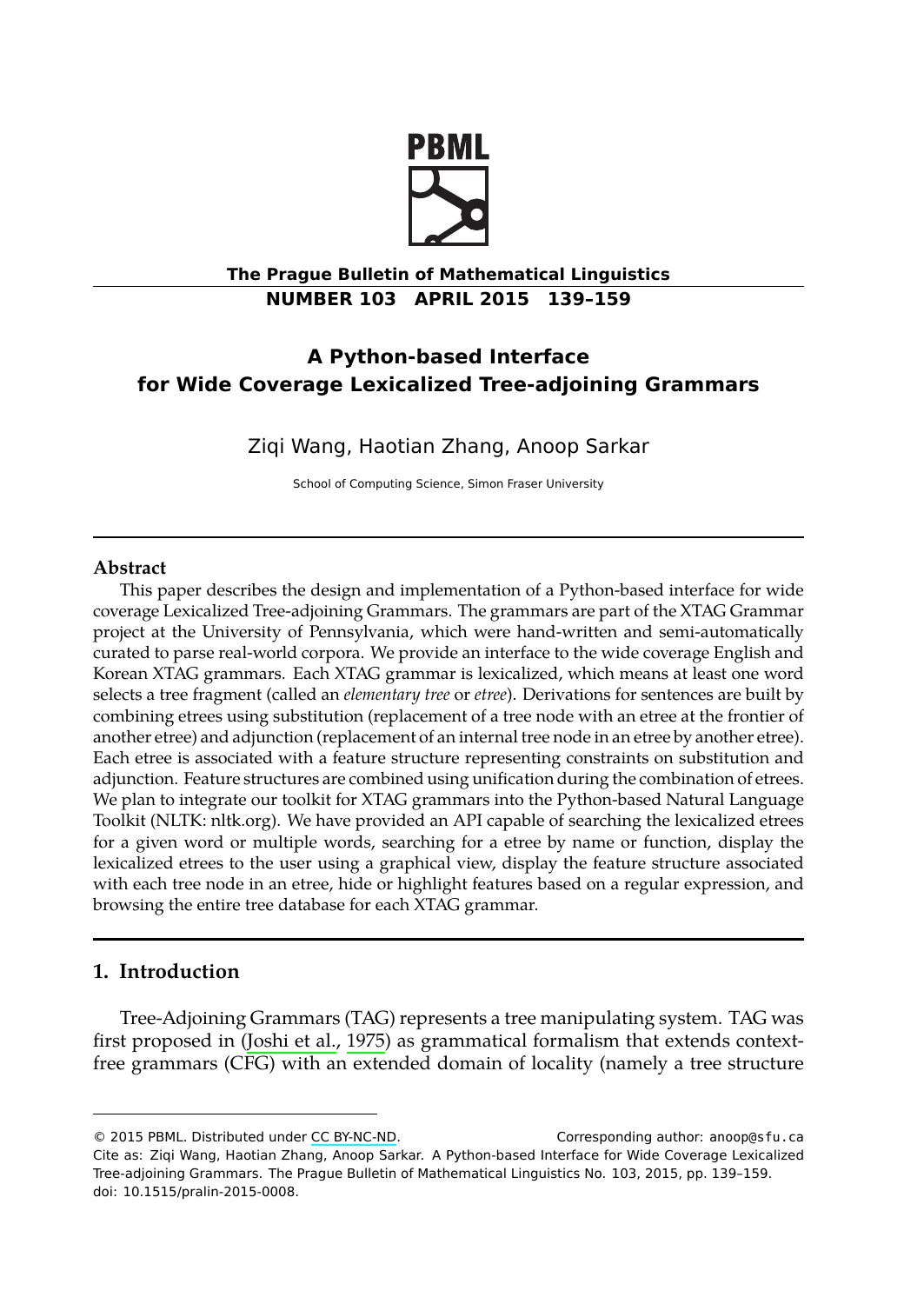rather than a CFG rule). The main reasons to consider TAG as a suitable formalism for the analysis of the syntax [of natural languag](#page-19-1)e [are:](#page-19-1)

- TAG can be viewed as a system that can be used for lexicalization of a CFG. Unlike the Griebach no[rmal form for CFGs](#page-20-0), a lexicalized TAG can preserve the tree set of the original CFG (Schabes et al., 1988; Schabes and Waters, 1995). Most linguistic applications of TAG use a lexicalized TAG (LTAG).
- Like CFGs, TAGs are parsable in polynomial time.
- [TAG can](#page-20-2) generate crossing dependencies which are widespread i[n natur](#page-20-1)a[l](#page-20-1) [lan](#page-20-3)[guage](#page-20-3)[, wh](#page-20-4)i[le CF](#page-20-4)[Gs can only ge](#page-19-2)[nerate nested dependencies.](#page-19-3)

A comprehensive introduction to TAG, both t[he formalism](#page-19-2) [and the lingu](#page-20-5)istic application of TAG appears in (Joshi and Schabes, 1997). Large scale LTAG grammars have been constructed by hand for English as part of the XTA[G project at th](#page-20-0)e [Univ](#page-20-0)ersity of Pennsylvania (UPenn) (XTAG Group, 2001) and French (at the TALANA group, University of Paris 7, France) and somewhat smaller ones for German (at DFKI, Saarbrücken, Germany), Korean (at UPenn), Chinese (at UPenn), and Hindi (at CDAC, Pune, India). The earliest stochastic variant of TAG was proposed by (Resnik, 1992; Schabes, 1992). LTAG grammars have been extracted from annotated corpora (Xia et al., 2001; Xia, 2001; Chiang, 2000; Chen and Vijay-Shanker, 2000), which in turn have been used for lexicalized statistical parsing (Chiang, 2000; Sarkar, 2001). In this paper, our focus will be on the hand-written large scale LTAG grammars developed as part of the XTAG project at the University of Pennsylvania (XTAG Group, 2001).

The goal of this work is to provide a modern programming interface to the large scale LTAG grammars developed as part of the XTAG project at the University of Pennsylvania. We provide a conversion of the grammar files for English and Korean wide coverage LTAG grammars. To this end, we describe in this paper our Python-based API for viewing and manipulating these LTAG grammars. We plan to incorporate our modules into the Python-based Natural Language Toolkit (NLTK) project so that anybody who downloads the NLTK project can have access to the linguistic annotations that are part of the LTAG grammars developed during the XTAG project. All the data is also available through online rep[ositories and packa](#page-20-0)ged for distribution and convenient use by our codebase. This is particularly useful as the software that was originally developed for manipulating these grammars by the XTAG project is no longer being maintained.

## **2. Tree-adjoining grammars**

In this section we summarize the representation used in the XTAG grammars. The material here is a summary of the extended description provided in the XTAG technical report describing the English grammar (XTAG Group, 2001).

Tree-adjoining grammar (TAG) is a formal tree rewriting system. TAG and Lexicalized Tree-Adjoining Grammar (LTAG) have been extensively studied both with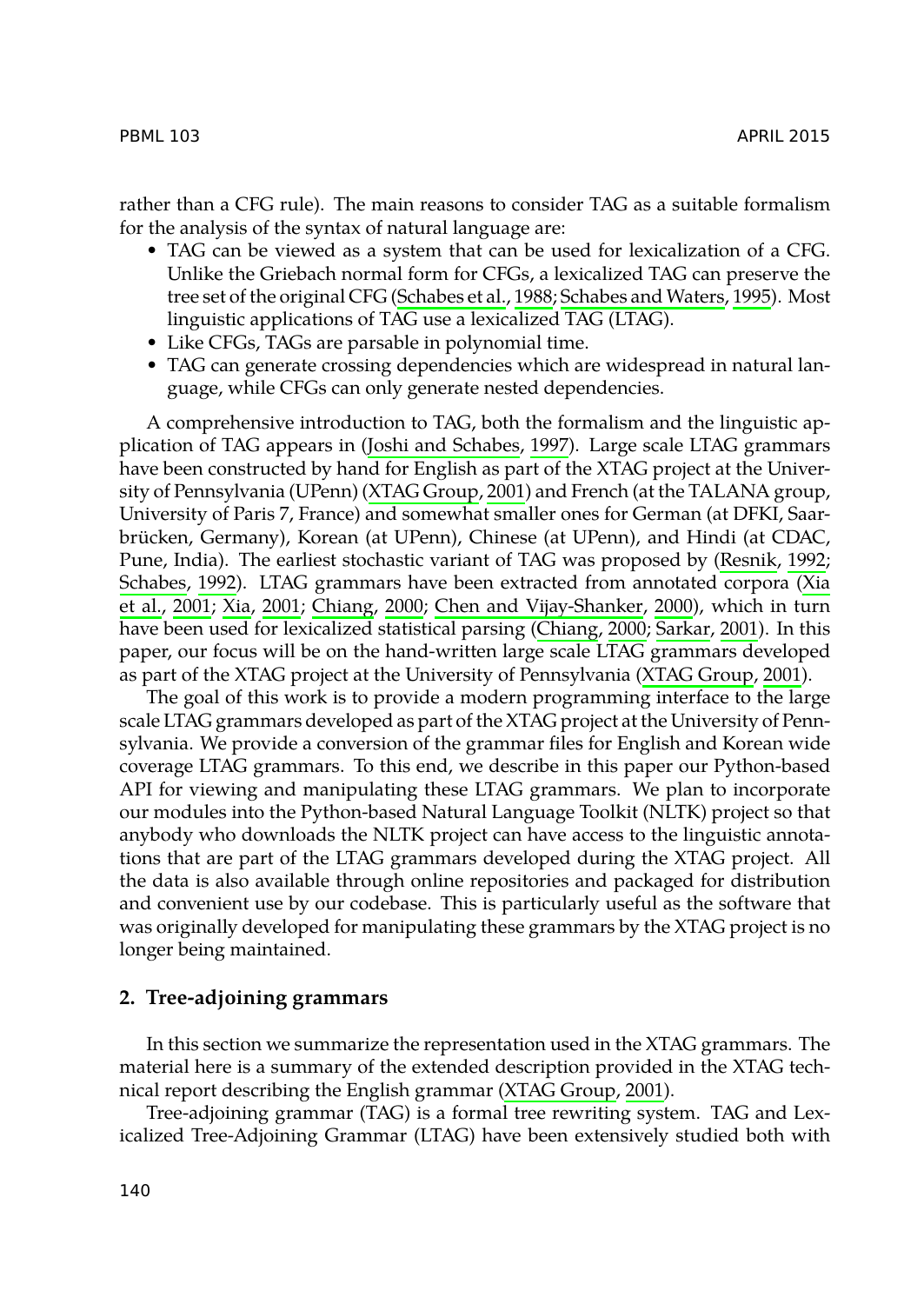respect to their formal properties and to their linguistic relevance. TAG and LTAG are formally equivalent, however, from the linguistic perspective LTAG is the system we will be concerned with in this paper. We will often [u](#page-3-0)se these terms TAG and LTAG interchangeably.

The motivations for the study of LTAG are both linguistic and formal. The elementary objects manipulated by LTAG are structured objects (trees or directed acyclic graphs) and not strings. Using structured objects as the elementary objects of the formal system, it is possible to construct formalisms whose properties relate directly to the study of strong generative capacity (i.e., structural descriptions), which is more relevant to the linguistic descriptions than the weak generative capacity (sets of strings).

Rather than giving formal definitions for LTAG and derivations in LTAG we will give a simple example to illustrate some key aspects of LTAG. We show some elementary trees of a toy LTAG grammar of English. Figure 1 shows two elementary trees for a verb such as *likes*. The tree  $\alpha_1$  is anchored on *likes* and encapsulates the two arguments of the verb. The tree  $\alpha_2$  corresponds to the object extraction construction. Since we need to encapsulate all the arguments of the verb in each elementary tree for *likes*, for the object extraction construction, for example, we need to make the elementary tree associated with *likes* large enough so that the extracted argument is in the same elementary domain. Thus, in principle, for each 'minimal' construction in which *likes* can appea[r](#page-3-1) (for example, subject extraction, topicalization, subject relative, object relative, passive, etc.) there will be an elementary tree associated with that construction. By 'minimal' we [me](#page-3-0)an when a[ll](#page-3-1) recursion has bee[n f](#page-4-0)actored away. This factoring of recursion away from the domain over which the dependencies have to be specified is a crucial aspect of LTAGs as they are used in linguistic descriptions. This factoring allows all dependencies to be localized in the elementary domains. In this sense, there will, therefore, be no long distance dependencies as such. They will all be local and will become long distance on acc[ou](#page-4-1)nt of the composition operations, especially adjoining.

Fig[ur](#page-4-1)e 2 shows some additional trees. Trees  $\alpha_3$ ,  $\alpha_4$ , and  $\alpha_5$  are initial trees and trees  $β_1$  and  $β_2$  are auxiliary trees with foot nodes marked with  $*$ . A derivation using the trees in Figure 1 and Figure 2 is shown in Figure 3. The trees for *who* and *Harry* are substituted in the tree for*likes* at the respective *NP* nodes, the tree for *Bill* is substituted in the tree for *think* at the *NP* node, the [tr](#page-5-0)ee for *does* is adjoined to the root node of the tree for *think* tree (adjoining at the root node is a special case of adjoining), and finally the derived auxiliary tree (after adjoining  $\beta_2$  to  $\beta_1$ ) is adjoined to the indicated interior S node of the tree α2. This derivation results in the **derived tree** for *who does Bill think Harry likes* as shown in Figure 4. Note that the dependency between *who* and the complement *NP* in  $\alpha_2$  (local to that tree) has been stretched in the derived tree in Figure 4. This tree is the conventional tree associated with the sentence.

However, in LTAG there is also a derivation tree, the tree that records the history of composition of the elementary trees associated with the lexical items in the sentence. This derivation tree is shown in Figure 5. The nodes of the tree are labeled by the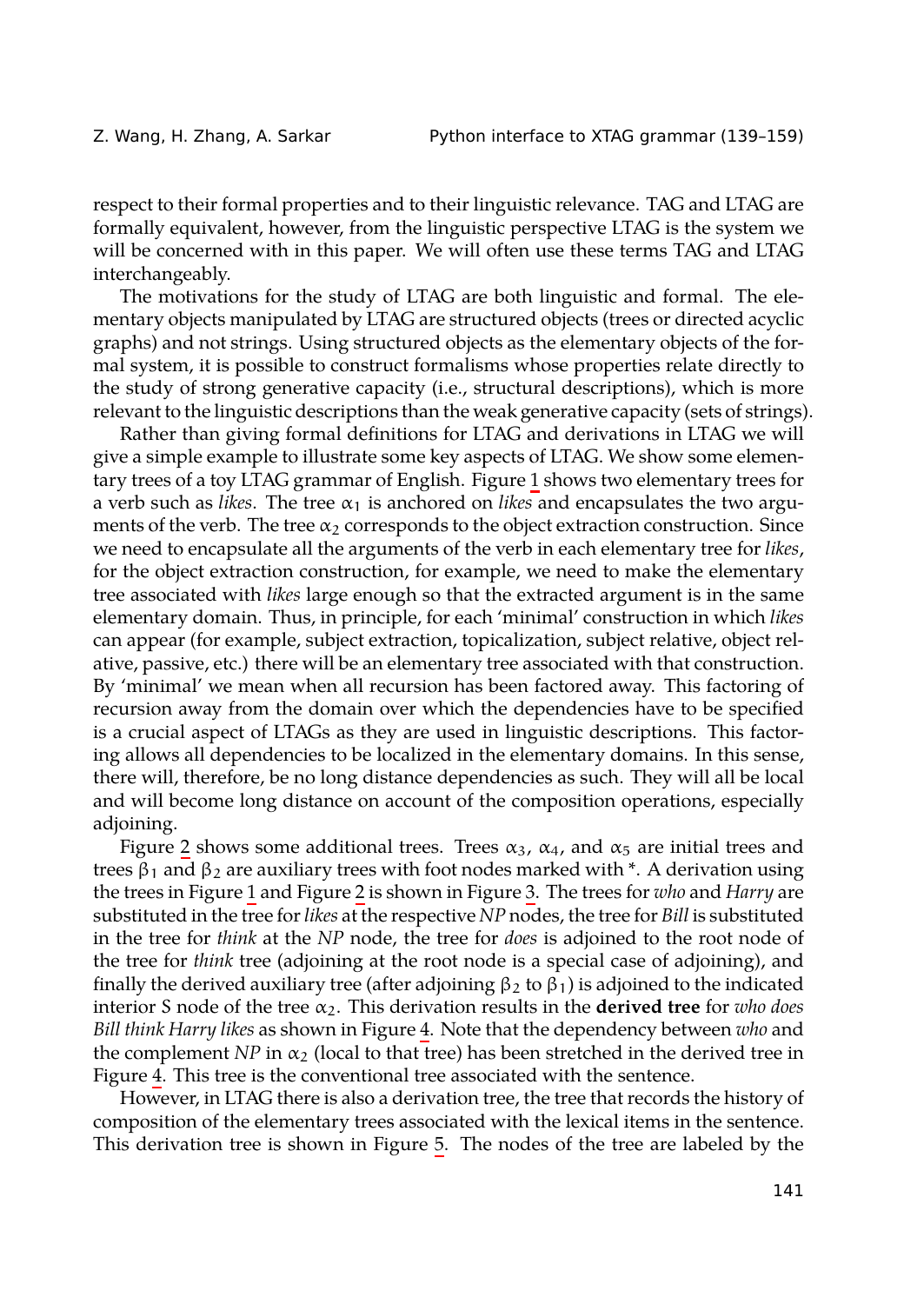

<span id="page-3-0"></span>*Figure 1. LTAG: Elementary trees for likes. The same predicate-argument structure can be syntactically realized in different ways. All the different syntactic transformations produce a set of elementary trees for each predicate. This set is grouped together into a* tree family *for each type of predicate.*



<span id="page-3-1"></span>*Figure 2. LTAG: Sample elementary trees*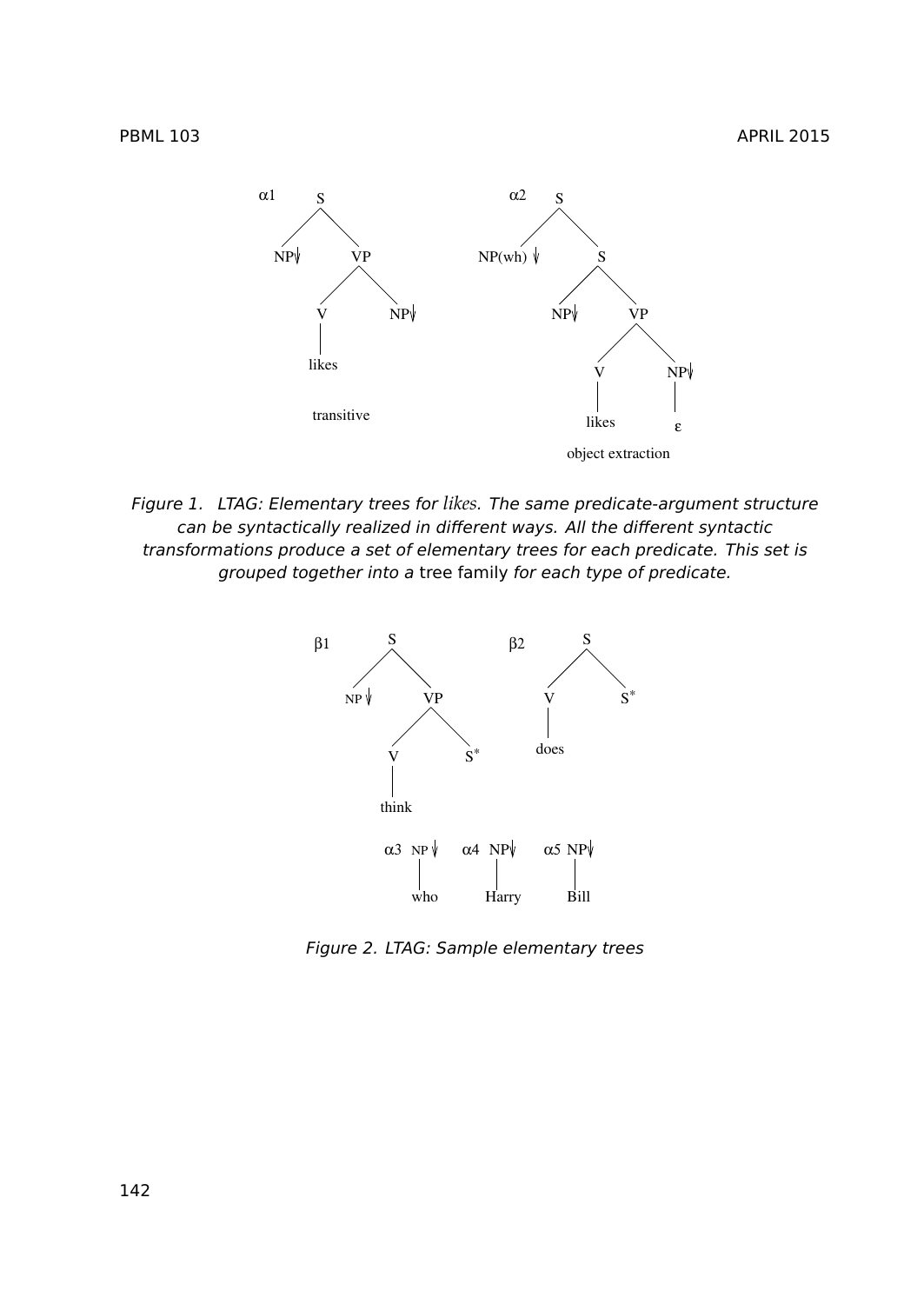

*Figure 3. LTAG derivation for who does Bill think Harry likes*

<span id="page-4-0"></span>

<span id="page-4-1"></span>*Figure 4. LTAG derived tree for who does Bill think Harry likes*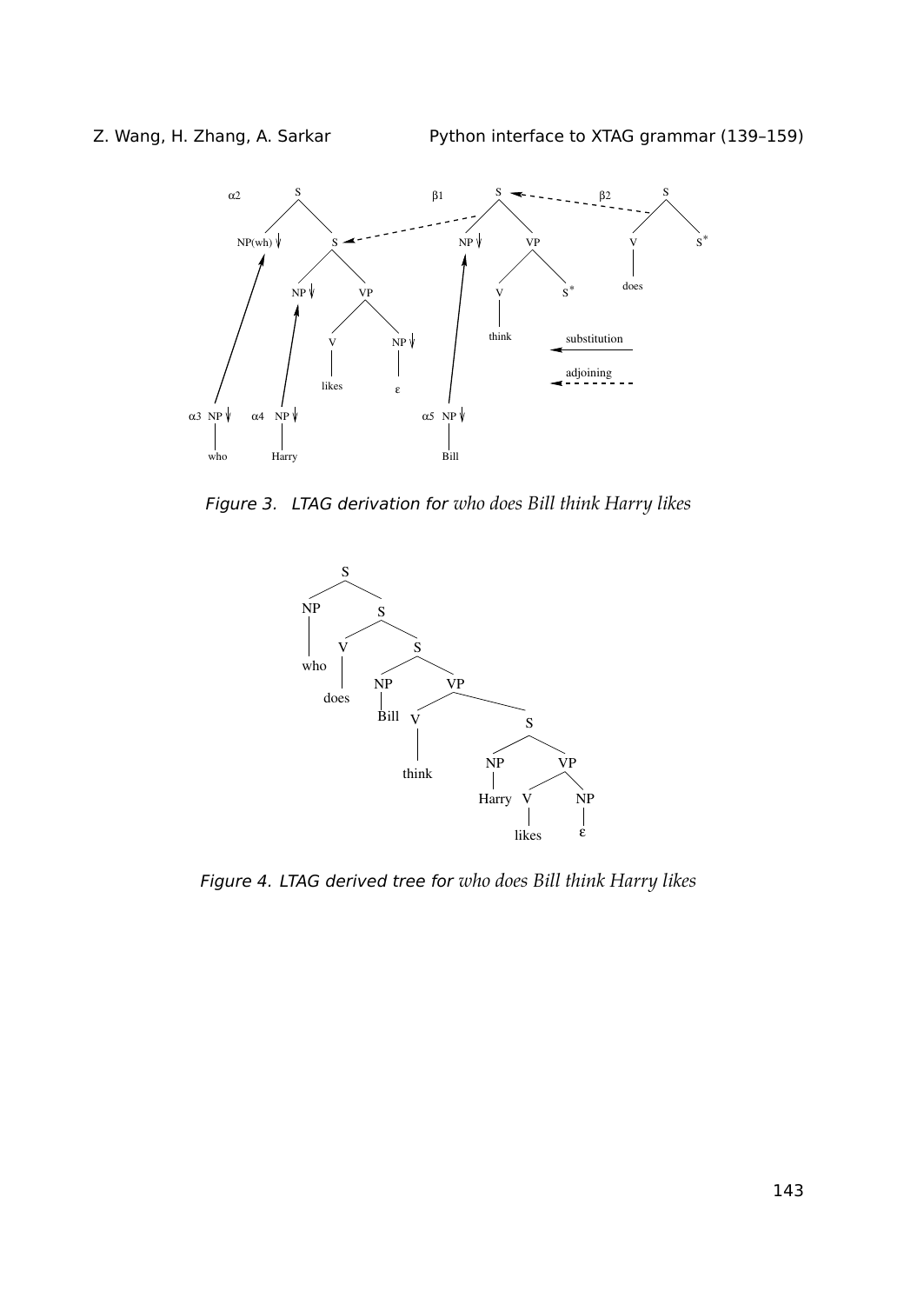<span id="page-5-0"></span>

*Figure 5. LTAG derivation tree*

tree labels such as  $\alpha_2$  together with the lexical anchor.<sup>1</sup> The derivation tree is the primary derivation structure for LTAG: the derived tree can be directly created using the information in the derivation tree.

Large scale wide coverage grammars have been built using LTAG, the XTAG English grammar (an LTAG grammar and lexicon for English) being the largest so far (for further details see (XTAG Group, 2001).

## **2.1. Feature Structures and TAG**

A feature structure is a set of key-value pairs (i.e. features), in which the value could be of basic type or other feature structure. Two or more keys could share the same value, and value could be shared among keys. This property facilitates interactions between tree nodes. The main operation defined for feature structure is unification, through which two feature structures are merged into one. Unification could fail if there is conflicting feature. A feature structure based TAG is a TAG with feature structures attached to tree nodes.

<span id="page-5-1"></span>In the XTAG grammars, each node in each LTAG tree is decorated with two feature structures (top and bottom feature structures), in contrast to the CFG based feature [structure](#page-20-6) grammars. This is necessary because adjoining can augment [a tree inter](#page-20-6)nally, while in a CFG based grammar or even in a tree substitution grammar a tree can be augmented only at the frontier. It is possible to define adjoining and substitution (as it is done in the XTAG system) in terms of appropriate unifications of the top and bottom feature structures.

When doing substitution, the top feature of the new node is the result of unification of the root node and substitution node, while the bottom feature of the new node is

<sup>&</sup>lt;sup>1</sup>The derivation trees of LTAG have a close relationship to the notion of dependency trees, although there are some crucial differences; however, the semantic dependencies are the same. See (Rambow and Joshi, 1995) for more details.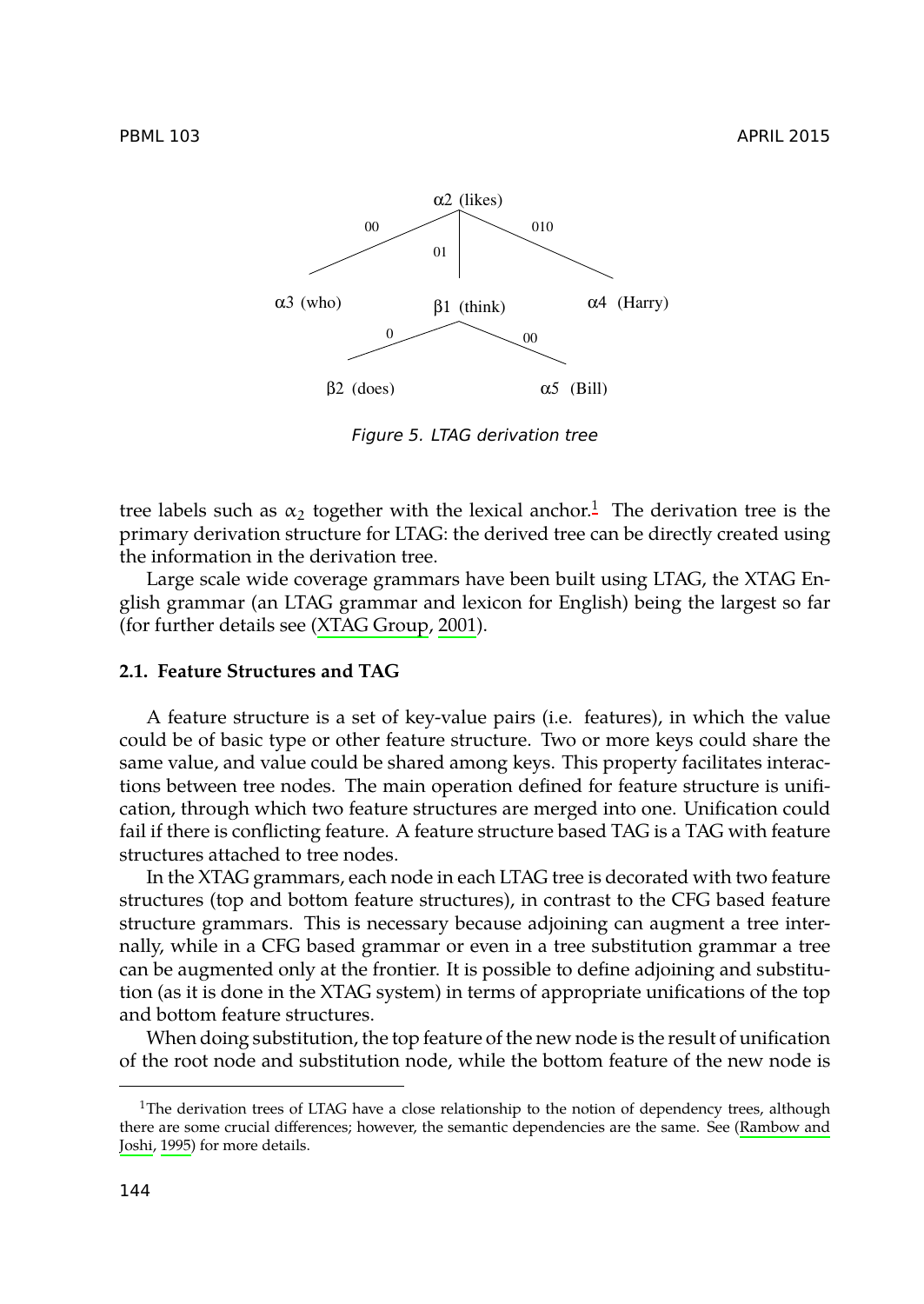the bottom feature of the root node in substituting tree. See Figure 6 for a schematic view of how unification is done during the substitution operation in LTAG.



*Figure 6. Substitution in feature-based LTAG*

Adjunction is more complicated: after the adjunction node has been split into two, the top feature is now attached with the top half, and the bottom feature is attached with another half. In addition, in the resulting tree produced by adjunction, the top feature attached with the root of the auxiliary tree is then unified with the top feature of the top half, and similarly, the bottom feature attached with the adjunction node of the auxiliary tree is unified with the bottom feature of another half. See Figure 7 for a schematic view of how unification is done during the adjunction operation in LTAG.



*Figure 7. Adjunction in feature-based LTAG*

Constraints on substitution and adjoining are modelled via these feature structures (Vijay-Shanker, 1987) (except for the null adjunction constraint or NA constraint which rules out adjunction at a node).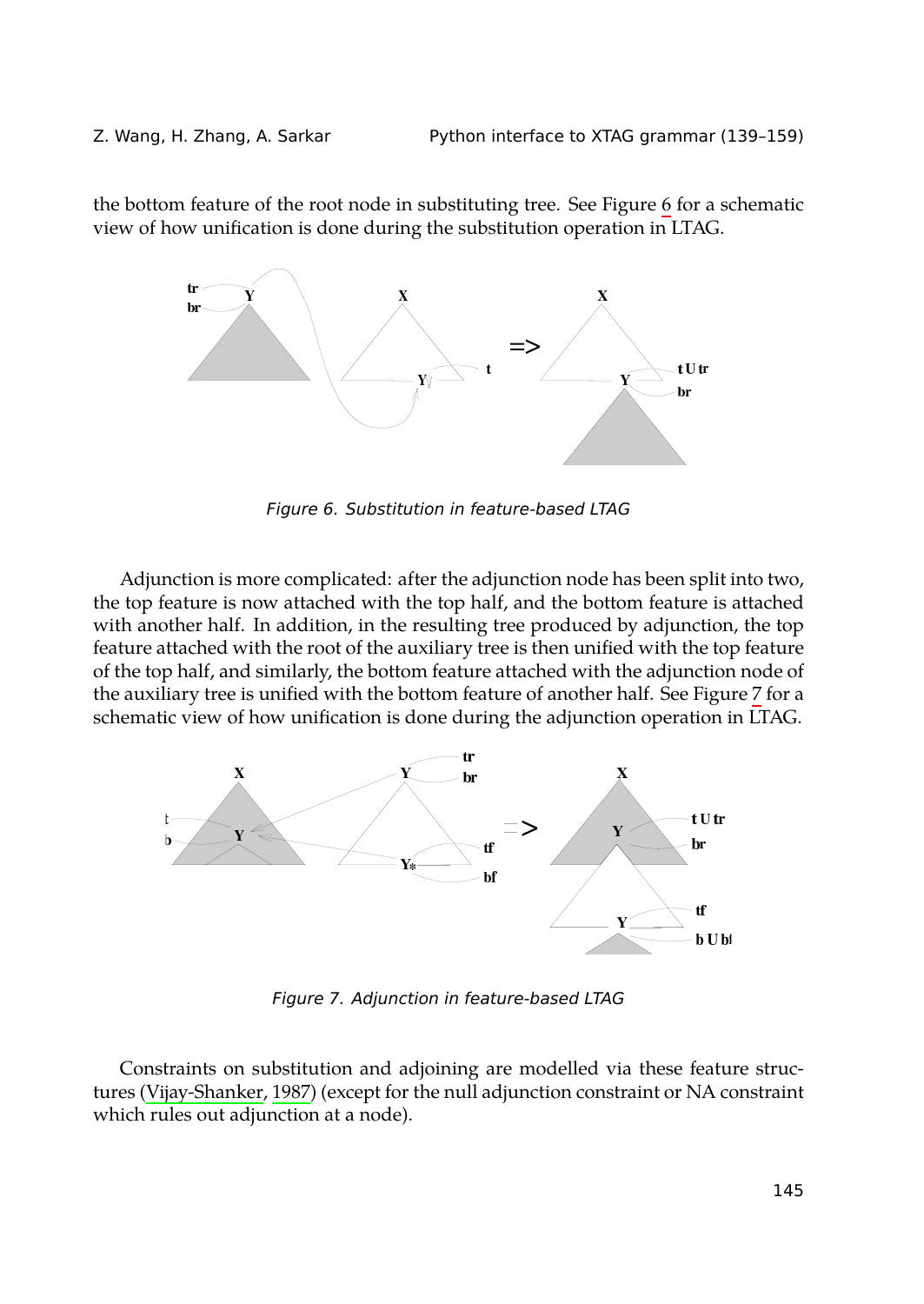## **3. Structure [of](#page-3-0) the XTAG Grammar**

Each XTAG grammar (both the English and Korean grammar) is a large lexicalized Tree Adjoining Grammar. The grammar itself is represented in machine readable format in a series of files, each of which represents a different module in the grammar. In this section, we describe each module.

### **3.1. Trees and Tree Families**

The first important concept in the XTAG grammar is the notion of a tree family. As seen in Figure 1 each predicate lexicalizes many different elementary trees where the predicate-argument structure is the same but the syntactic construction is different. All of the different syntactic realizations of a predicate are grouped into a *tree family*. In XTAG, the name of the tree family encapsulates the predicate-argument structure. For instance, the tree family name Tnx0Vplnx1 refers to all the syntactic variations of a single predicate argument structure where nx0 and nx1 represent the subject and object NP arguments of the predicate respectively. The predicate is a verb represented by the V in the name and pl stands for particle. Thus, Tnx0Vplnx1 is a tree family associated with a multi-word predicate such as *walk off*. All the trees in the tree family Tnx0Vplnx1 are lexicalized by the anchor words *walk off* including trees for passives, wh-movement, relative clauses, etc.

Function words or non-predicates are assigned trees as well, and so there are *tree files* as well in the XTAG grammar where words lexicalize the individual trees in these tree files rather than all the trees at once.

In tree files, trees are defined as objects, encapsulating the skeleton of elementary tree, tree name, node information, feature structure for nodes, constraints, comments, and other GUI-related options, such as switches for drawing.

Tree skeletons are the frameworks of un-lexicalized elementary objects, and they are essentially DAGs (directed acyclic graphs), with tree nodes being graph nodes, and internal connections being edges. Tree nodes are again objects with at least three members: node label, node type, and node constraint. Node label is the symbol it represents, which must be a non-terminal, and appropriate measures must be taken to avoid naming collision (see below). Node type annotates whether a node on tree frontier is a substitution node, adjunction node (for internal nodes this field is empty) or head node (where the lexical item, i.e. anchor, is attached). We follow the convention that for substitution node there is a down arrow, for adjunction node there is an asterisk, and for head node, there is a diamond when displaying trees graphically. Node constraints rules out combinations that are not qualified, and should be blank if no constraint is applicable.

In order to prevent node label collision (two nodes on the same tree having identical label), which can happen in elementary trees, the notion of node label is extended to have two parts. The first part is exactly the non-terminal symbol it represents,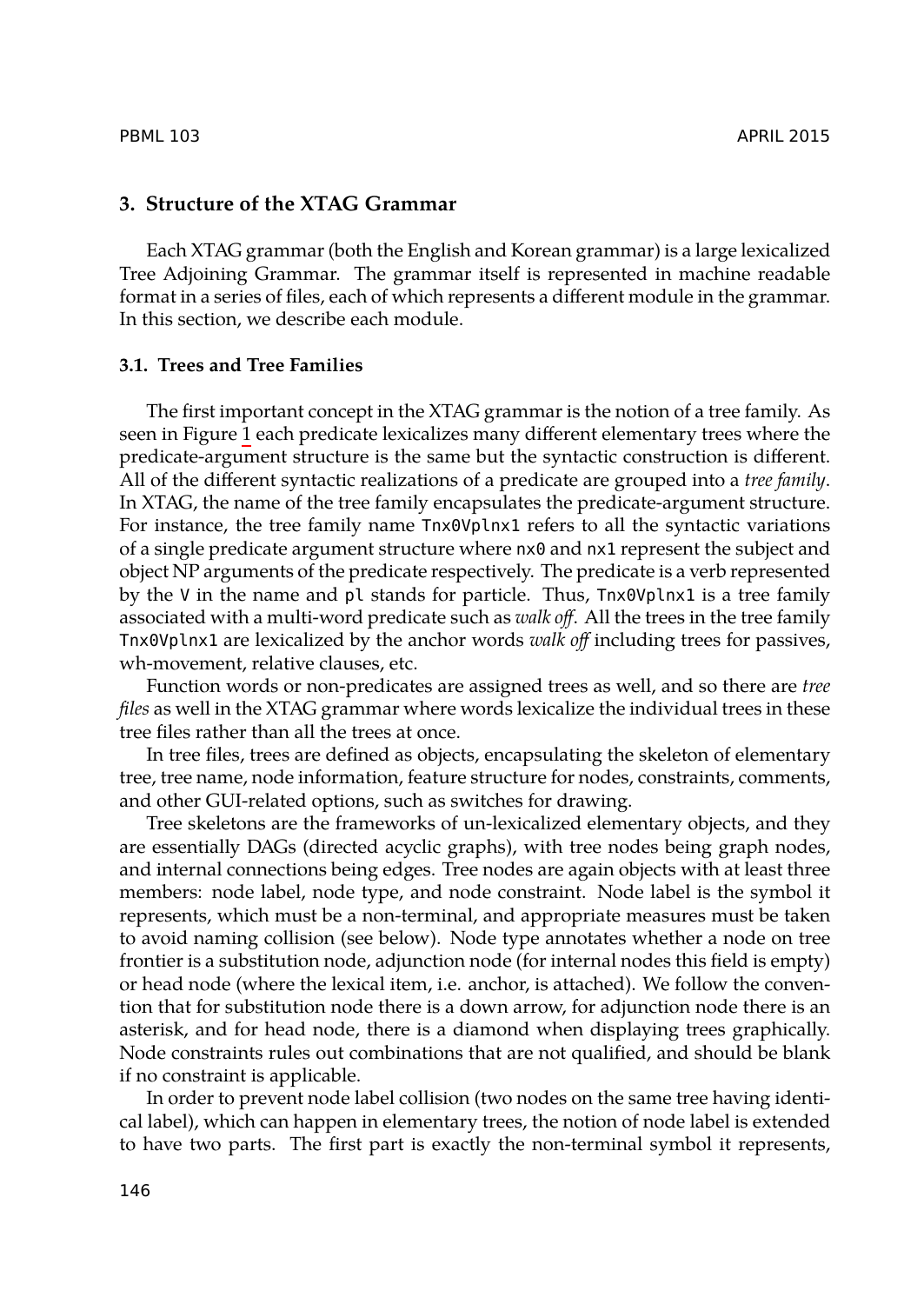and the second part is appended to differentiate this node from others. Any naming scheme that guarantees uniqueness is acceptable, however, according to our convention, root nodes are given suffix .r, and foot nodes are given suffix .f. Besides, all other nodes that have a common non-terminal symbol are given an increasing numeric suffix. For example, if we have four NP nodes in an auxiliary tree, one of them being the root node, another being the foot node, and the rest two are generic nodes, then their label should be NP.r, NP.f, NP, NP.1 respectively.

There are two types of elementary tree, initial tree and auxiliary tree, and in order to distinguish them, trees with a name that starts with an "alpha"  $\alpha$  denote initial trees, and those whose name starts with a "beta"  $\beta$  denote auxiliary trees. This is just a naming convention.

## **3.2. Feature structures**

XTAG is organized such that feature structures are specified in three different components of the grammar: a *Tree* database defines feature structures attached to tree *families*; a *Syn* database defines feature structures attached to lexically anchored trees; and a *Morph* database defines feature structures attached to (possibly inflected) lexical entries.

As an example, consider the verb *seems* This verb can anchor several trees, among which are trees of auxiliary verbs, such as the tree  $\beta Vvx$ , depicted in figure 8. This tree, which is common to all auxiliary verbs, is associated with the fe[at](#page-9-0)ure structure descriptions listed in Figure 8 (independently of the word that happens to anchor it).<sup>2</sup>

When the tree βVvx is anchored by *seems*, the lexicon specifies additional constraints on the feature structures in this tree:

```
seem betaVvx VP.b:<mode>=inf/nom,
 V.b: <mainv> = +
```
Finally, since *seems* is an inflected form, the morphological database specifies more constraints on the node that this word instantiates, as shown in figure 9.

The full set of feature structures that are associated with the lexicalized tree anchored by *seems* is the unification of these three sets of path equations.

The atomic values in feature structures fall into three categories. The first two are generic strings and booleans (+ or -). A third type of disjunction is also used, usually represented as a/b/c, which means "a or b or c" (it represents a disjunctive relation).

<sup>&</sup>lt;sup>2</sup>We use "handles" such as V.b or NP.t to refer to the feature structures being specified. Each node in a tree is associated with two feature structures, 'top' (.t) and 'bottom' (.b). Angular brackets delimit feature paths, and slashes denote disjunctive (atomic) values.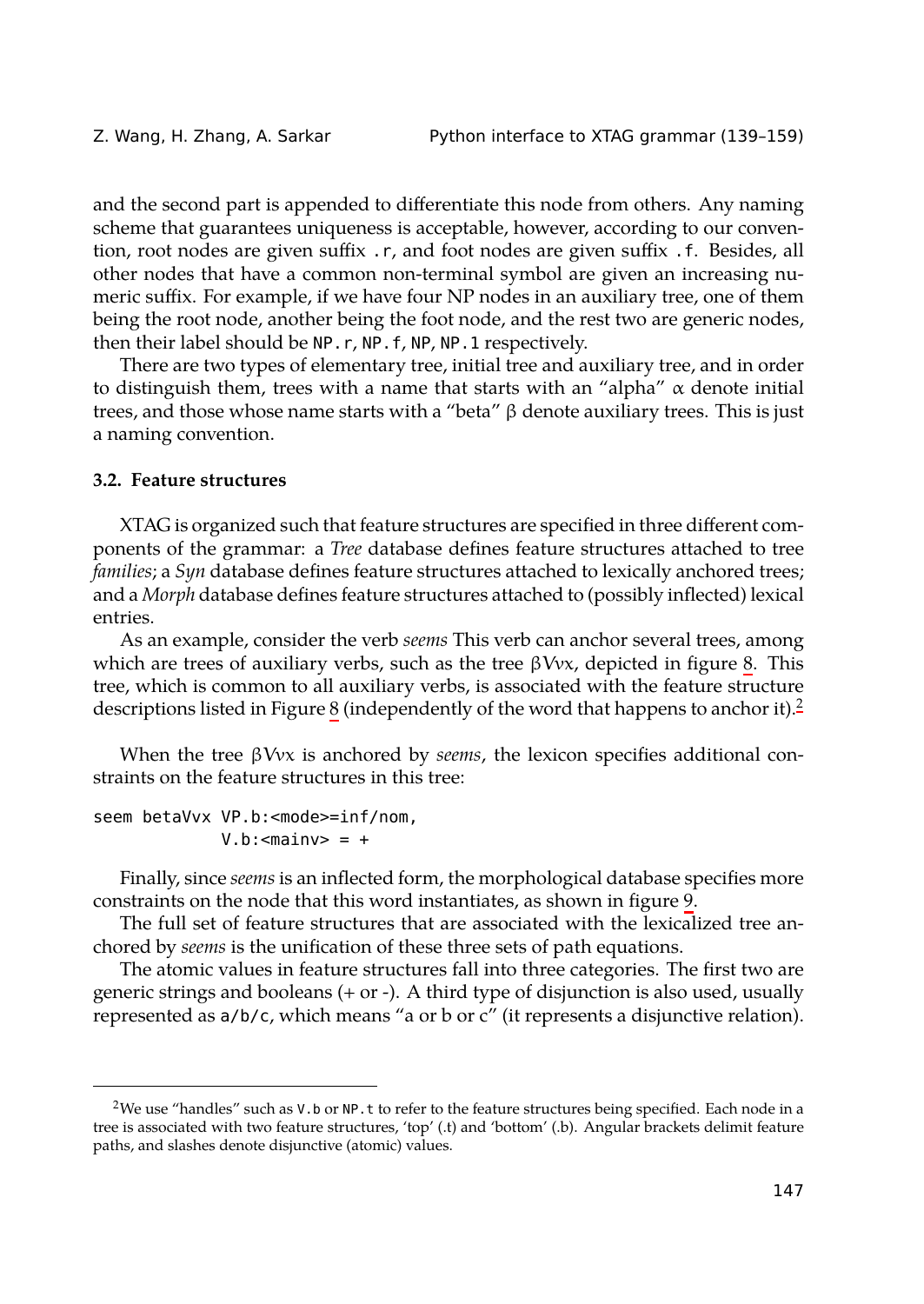$$
V.t:\langle agr \rangle = VP_r.b:\langle agr \rangle
$$
\n
$$
V.t:\langle \text{assign-case} \rangle = VP_r.b:\langle \text{assign-case} \rangle
$$
\n
$$
V.t:\langle \text{assign-comp} \rangle = VP_r.b:\langle \text{assign-comp} \rangle
$$
\n
$$
V.t:\langle \text{display-comp} \rangle = VP_r.b:\langle \text{assign-comp} \rangle
$$
\n
$$
V.t:\langle \text{main} \rangle = VP_r.b:\langle \text{main} \rangle
$$
\n
$$
V.t:\langle \text{main} \rangle = VP_r.b:\langle \text{main} \rangle
$$
\n
$$
V.t:\langle \text{model} \rangle = VP_r.b:\langle \text{model} \rangle
$$
\n
$$
V.t:\langle \text{steps} \rangle = VP_r.b:\langle \text{energy} \rangle
$$
\n
$$
V.t:\langle \text{classign-comp} \rangle = \text{ecm}
$$
\n
$$
VP.t:\langle \text{assign-comp} \rangle = \text{ecm}
$$
\n
$$
VP.t:\langle \text{display-comp} \rangle = \text{ecm}
$$
\n
$$
VP_r.b:\langle \text{compar} \rangle = \text{vem}
$$
\n
$$
VP_r.b:\langle \text{compar} \rangle = \text{vem}
$$
\n
$$
VP_r.b:\langle \text{compar} \rangle = \text{vem}
$$
\n
$$
VP_r.b:\langle \text{seurferet} \rangle = VP.t:\langle \text{conditional} \rangle
$$
\n
$$
VP_r.b:\langle \text{perfect} \rangle = VP.t:\langle \text{perfect} \rangle
$$

<span id="page-9-0"></span>*Figure 8. An example tree and its associated feature structure descriptions*

```
seems seem V <agr pers> = 3,
         <agr num> = sing,
         \langleagr 3rdsing> = +,
         <sub>mode</sub> = ind,</sub>
         <tense> = pres,
         <assign-comp> = ind_nil/that/rel/if/whether,
         <sub>assign-case</sub> = nom</sub>
```
*Figure 9. The morphological database entry for* seems

## **3.3. Morphology**

The morphology information in XTAG establishes mappings from inflected words to a list of tuples. The morphology file contains a mapping from inflected words to the root word, part of speech (POS) and inflectional information. If there are multiple records returned, then they are organized as a list. Figure 10 contains an example of a morphology entry in XTAG. The leftmost word of the first line, *facile*, is the index of record. The other two columns are the stem form and part of speech (POS) respectively.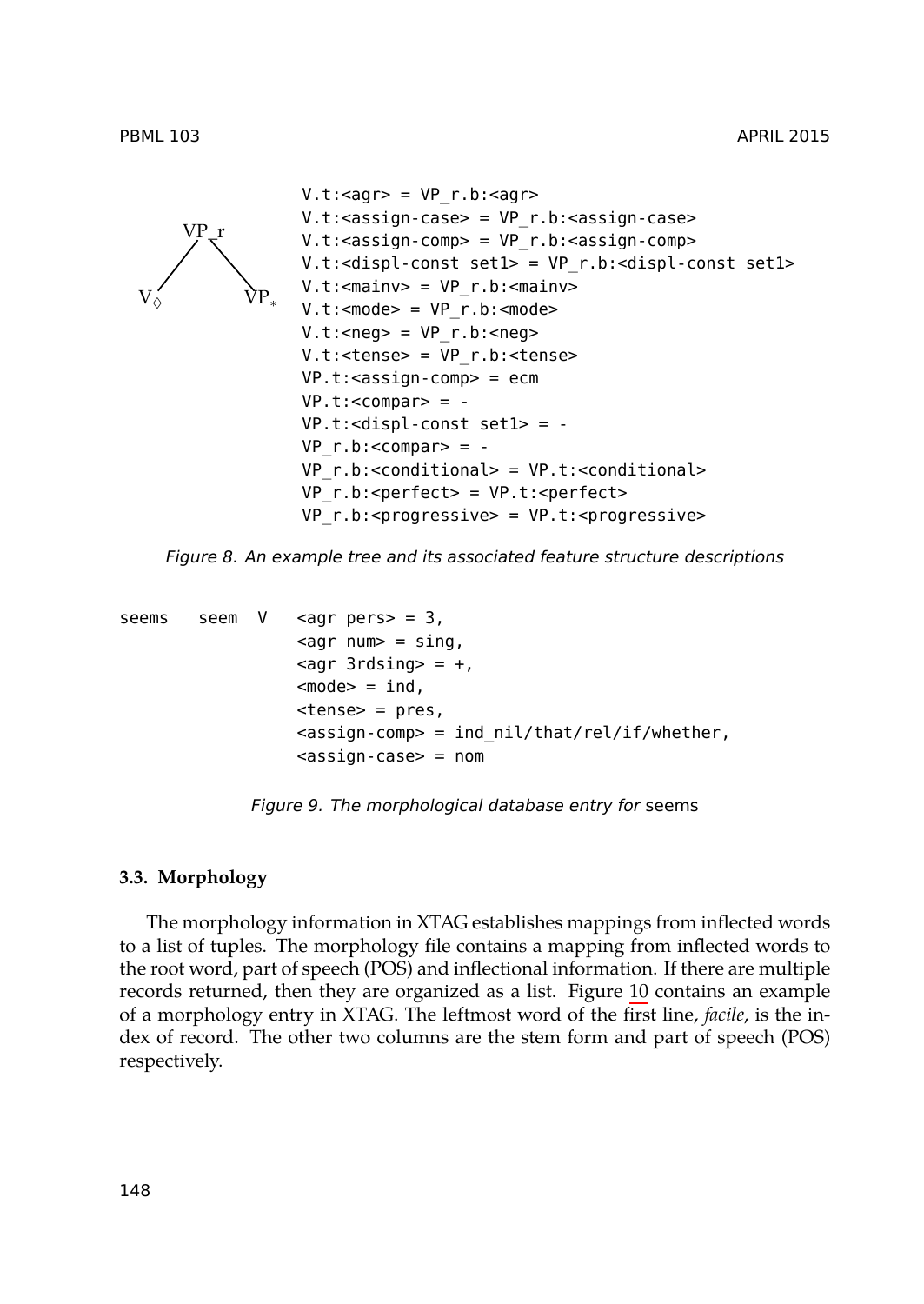| Inflected Word | <b>Stem</b> | <b>POS</b> | Inflectional Information |
|----------------|-------------|------------|--------------------------|
| facile         | facile      | A          |                          |
| cajoles        | cajole      |            | 3sg PRES                 |
| chills         | chill       |            | 3pl                      |
| chills         | chill       |            | 3sg PRES                 |

| Figure 10. Morphology Example |  |  |  |  |  |
|-------------------------------|--|--|--|--|--|
|-------------------------------|--|--|--|--|--|

| Index   Sense 1 | Sense 2 | Sense 3                                                                                       | Sense 4 |
|-----------------|---------|-----------------------------------------------------------------------------------------------|---------|
|                 |         | crabs $\vert$ crab N 3pl $\vert$ crabs N 3sg $\vert$ crab V PPART STR $\vert$ crab V 3sg PRES |         |

*Figure 11. Multiple Records Example*

#### **3.4. Syntax and Feature Templates**

Syntax information in XTAG consist of two components: the syntactic mapping from stems to trees and the list of feature templates.

The syntactic database stores mappings from a stem to a list of structures. It is queried using an uninflected word as index. The query returns a list of syntactic items. Each syntactic item is recognized as a structure with header and body, which contains information to lexicalize TAG trees.

Each entry has a header that contains ENTRY and POS (part of speech) keys. EN-TRY and POS must appear in pairs, the values of which are inflected word and POS tag respectively. Duplicated pairs of ENTRY and POS are allowed, and this happens when the identifier is a phrase rather than a single word. An example of the phrase "walk off" is presented below.

«INDEX»walk«ENTRY»walk«POS»V«ENTRY»off«POS»PL«FAMILY»Tnx0Vplnx1

After the header the rest of the entry contains either TREES or FAMILY and FEA-TURES. These three are all optional, but in order to define a non-trivial syntactic item, at least one of TREES and FAMILY must exist. TREES selects a group of trees by the file name of one or more generic tree files, while FAMILY selects a group of trees by the file name of one or more family files. Once the groups are selected, all trees in these groups will be lexicalized. In the example above, the value of FAMILY is "Tnx0Vplnx1"; therefore, all trees defined in that file will be lexicalized using "walk" and "off".

The FEATURES key in the body specifies feature structures for lexicalization. Please note that features are also defined in morphology files. The reason of scattering them in two separate files is that features in morphology file are associated with inflectional information, while those in syntactic database capture lexical idiosyncrasies. Features from both files should be applied to the trees.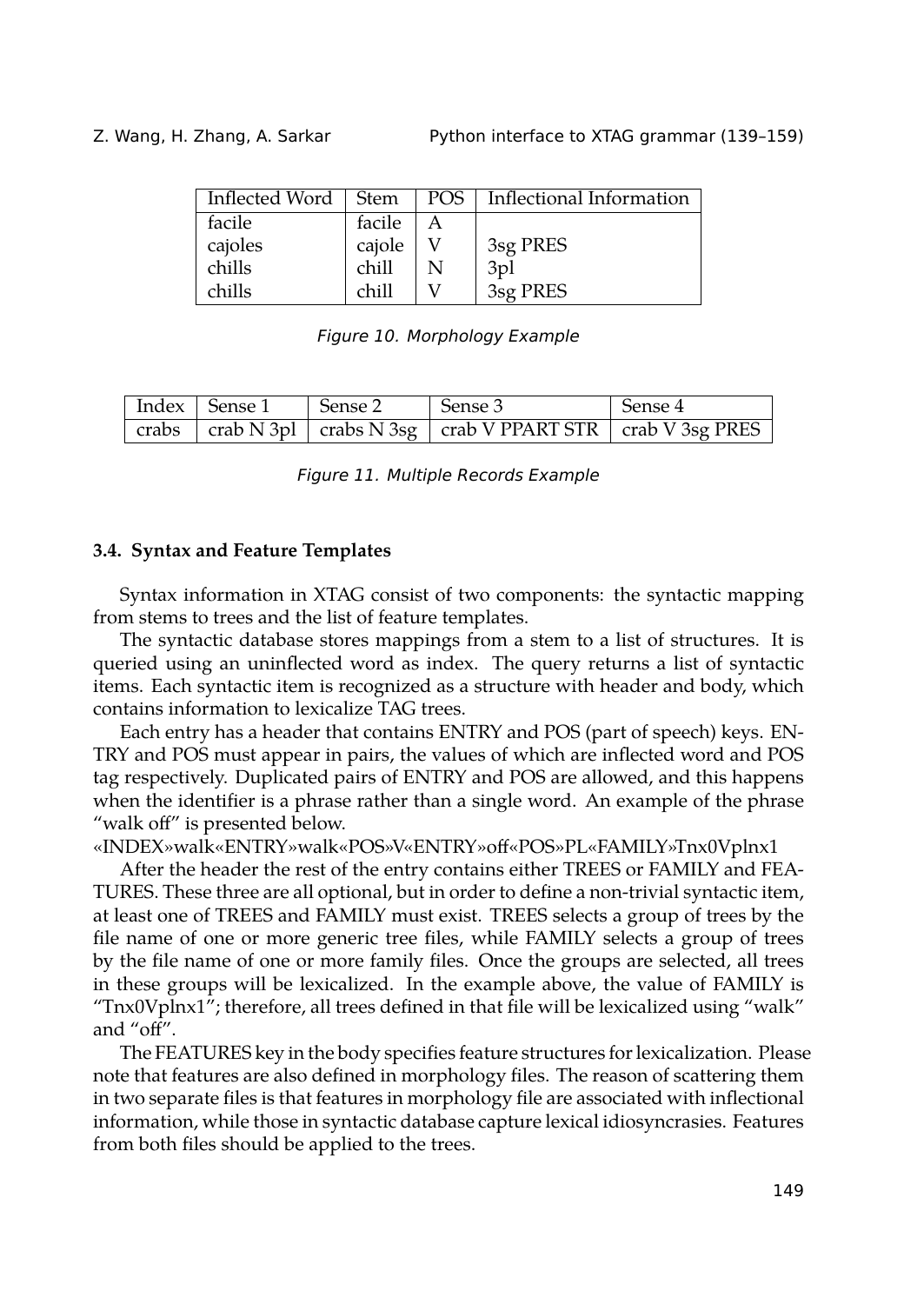| @1sg | @1st, @sg, <agr 3rdsing=""> = -!</agr> |
|------|----------------------------------------|
|      | # $AWH+   A.b: = +!$                   |

*Figure 12. Feature Template Example*

In a feature template, feature identifiers from the morphology and from syntax should not be mixed up. Although they coexist in the same file, appropriate measures must be taken to help distinguish one from another. We extracted two lines from our implementation of feature template as an example.

Lines starting with a "@" is recognized as inflectional (morphological) features, while lines starting with a "#" is recognized as syntactic database features. Besides, "!" is used to terminate one line. In addition, shorthand is allowed when defining feature entries. Reference to already defined feature structures would expand them in-place as part of the definition.

### **3.5. Configuration files**

Configuration files consist of metadata files and list of trees, families and other information about the grammar. Also included here are properties (represented as feature structures) expected for every root node in a derivation tree (for instance: the main clause should carry tense, e.g. *the toy exploded* which rules out untensed main clauses such as *∗the toy to explode* — this requirement is implemented as a feature structure that will be unified with the root node of the elementary tree which is the root of the derivation tree for an input sentence).

## **4. A Client-Server Architecture**

Our XTAG grammar viewer is divided into two components: the backend and frontend. The backend is responsible for data processing, such as finding TAG trees for a given word; while the frontend implements presentation and user interaction, such as drawing a TAG tree on the frame buffer with feature structures. We have designed an API that bridges the frontend and backend to make things more modular, e.g. one could use the backend API to iterate through the grammar and one could use the frontend API to draw elementary trees that are not in the XTAG grammar.

The server and client could be running on different machines, communicating using network protocols, such as remote procedure call (RPC), or even web protocol like HTTP. In the following, we use the term "backend" and "server", "frontend" and "client" interchangeably.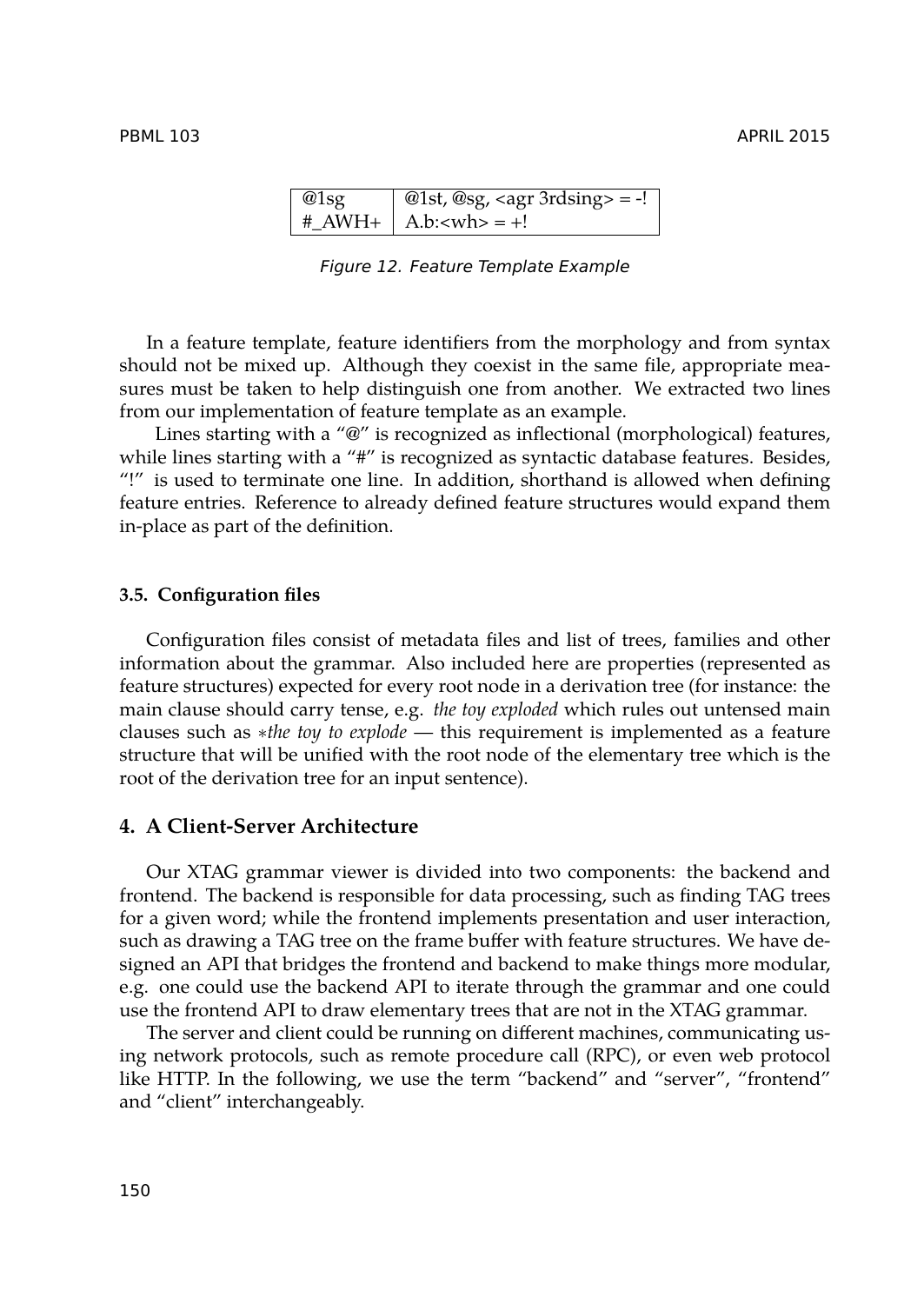| Interface        | Description                                    |
|------------------|------------------------------------------------|
| $unpack_data()$  | Reads XTAG dataset, and returns memory objects |
| $dump\_binary()$ | Dumps memory objects onto file system          |
| load_binary()    | Loads memory objects from file system          |

*Figure 13. Data Preprocessing Interface Description*

## **5. Backend**

In this section, we present the backend of grammar viewer. As previous section has indicated, the backend serves as a data processor, and handles requests from the client.

## **5.1. Data Preprocessing**

Data preprocessing or initialization, happens only once on startup. Data preprocessing takes the raw source grammar files and creates machine readable data structures on which the grammar viewer operates. In the reader step unpack data() should take the path or descriptor of the configuration file, extracting global user path, relative file paths, as well as file names, and concatenate the global user path with each relative file path and file name respectively (possibly we also need to append a suffix using file type information). Then it reads contents of each file, sending them for unpacking into memory, and returns these data structures. Since there is critical information contained in the configuration file, it should be unpacked and included as well.

Developers can dump a binary image of unpacked memory objects onto the file system after loading for the first time, and only use that binary dump for later. This reduces processing time and file size. Interfaces for this purpose are defined as dump\_binary() and load\_binary() respectively.

### **5.2. Forward Searching**

Forward searching, also known as tree selection (please note that we use the term "tree selection" to refer to using tree file name to include all TAG trees in that file in Section 3, "Tree Files" Section), is the process of selecting TAG trees given a word or phrase, and then to lexicalize the selected trees with information about the word or phrase. This process involves many individual steps, and could be broken down into smaller independent steps:

After receiving user input from the client, which is usually a string consisting of one or more words, the first step is to split the string into tokens, and each token is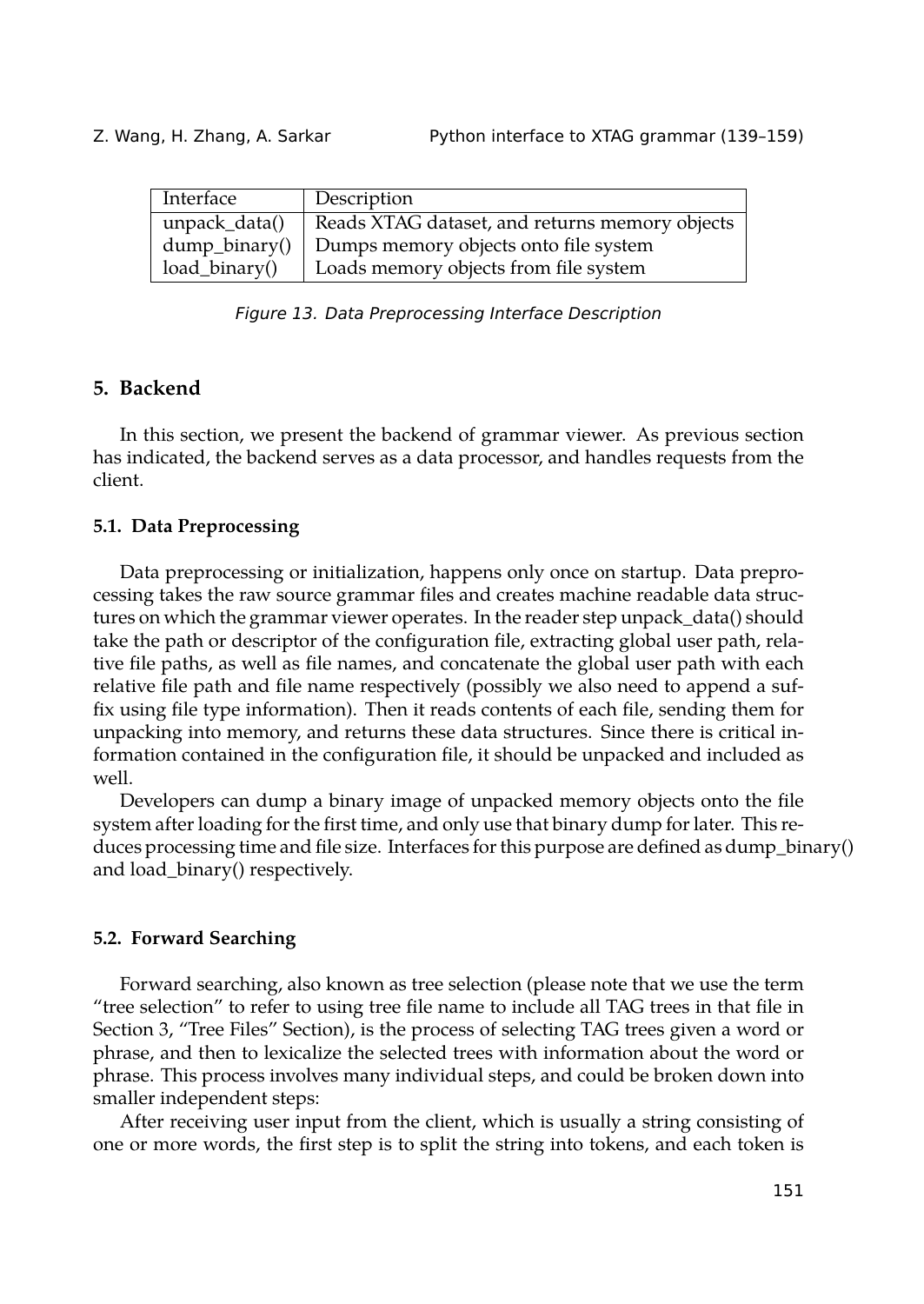an inflected word. These tokens are then passed to a series of procedures, including morphological analyzer, syntactic analyzer, feature manager and tree manager. Eventually the backend returns a list of TAG trees which are lexicalized by the tokens with feature structures attached to tree nodes.

The morphological analyzer accepts an inflected word as argument, and returns a set of its possible stem, POS tag, and morphological feature structures. This is accomplished by querying the morphological database. This database, as described in Section 3, is designed to be indexed using an inflected word, and the result is a list of records. Each record is a three tuple of the stem (root word, we use these two interchangeably), POS tag and feature structures. These records are then returned as a list. This procedure is defined as word\_to\_morph().

The syntactic analyzer takes output from the morphological analyzer, and if there are multiple words (i.e. the lexical entry is a phrase), then we need to collect them using separate calls to the morphological analyzer into an aggregation, and then return the trees for the aggregated set of words. The syntactic analyzer extracts syntactic information from the syntactic database. As we have discussed in Section 4, the syntactic database is indexed using the root word from previous step, and the query returns a set of syntactic items. Each item has a header acting as an identifier, which is a stream of ENTRY and POS combinations, and a body that contains at least one of TREES, FAMILY and FEATURES. The syntactic analyzer combines morphological information with syntactic information by iterating through all morphological tuples, querying the syntactic database using the root word (if we are handling phrases, then only use the first one), and examine the result. Only those syntactic items whose identifier matches the one constructed using the root word and POS in the parameter is reserved; others are discarded, because their morphological and syntactical information do not conform. Once the syntactic items have been determined, the function returns with tree files, family files, and features extracted from those items. This procedure is defined as morph\_to\_syntax().

The feature manager manages feature structures. This component would return a feature structure when called with a feature identifier. To avoid instantiating every feature structure objects during initialization, feature manager could be implemented with a cache that stores recently used feature structures, only duplicating and returning them when requested, and all other features remains un-instantiated until they are requested for the first time. Such a parse-on-demand manner would moderately save initialization time, while introducing slight performance harm later. The interface to access feature structures is defined as get\_feature\_struct().

The tree manager, similar to feature manager, manages trees. However, it maintains tree database at different levels. If trees are requested by tree family name then a list of trees in that tree family is returned. The request could also be for all trees in a file that contains related trees but without the same predicate argument structure (files that contain all the adverb trees, etc.). If the word does not exist in the tree manager a default set of trees is returned. The trees can also be accessed by tree names,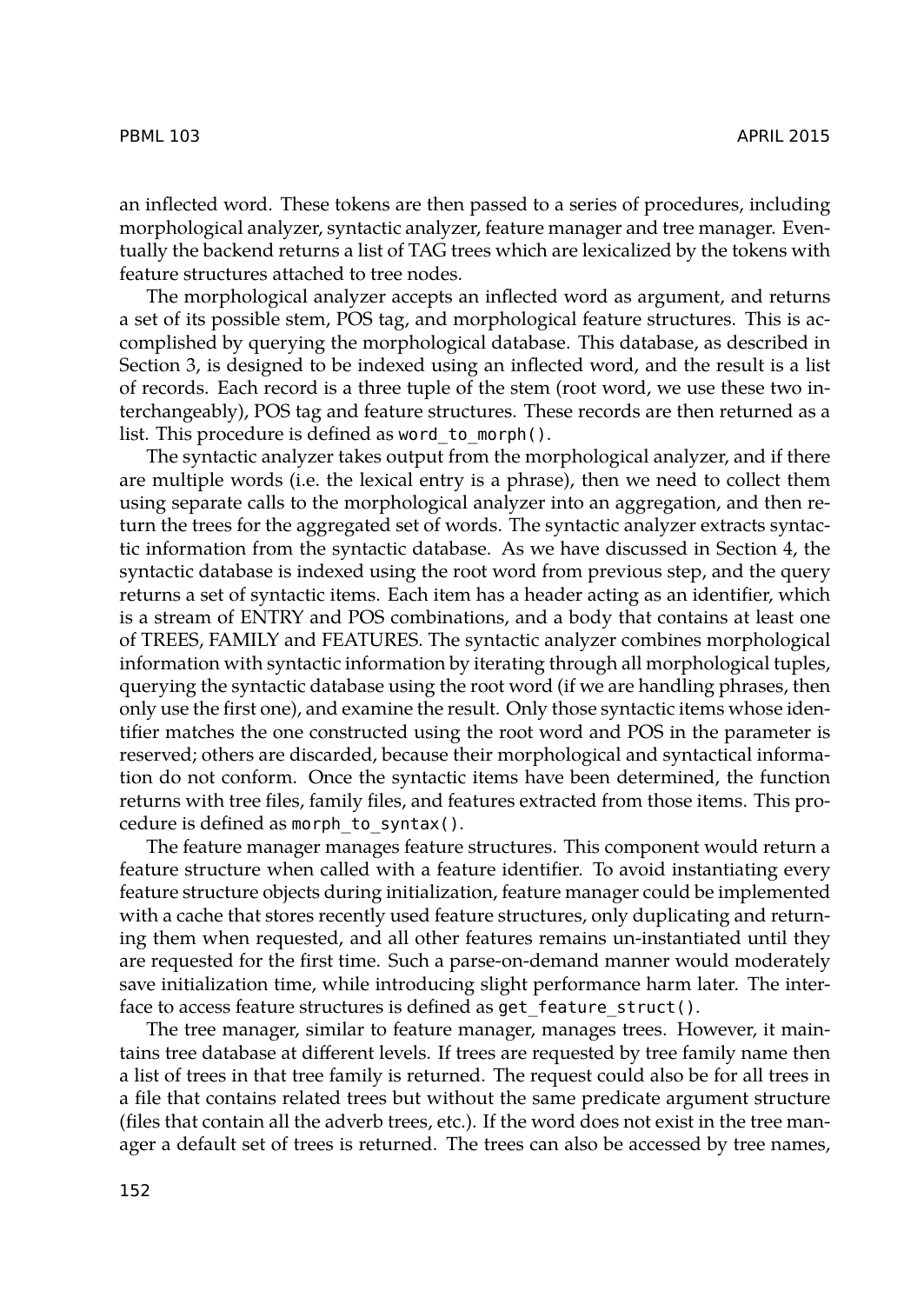| Interface             | Description                                              |
|-----------------------|----------------------------------------------------------|
| word to morph()       | Given one token, returns its morphological records       |
| morph_to_syntax()     | Given morphological records of user inputs, returns      |
|                       | their syntactical items                                  |
| get_feature_struct()  | Given feature identifier, returns feature structure ob-  |
|                       | ject                                                     |
| get_tag_tree()        | Given tree file name or tree name, returns tree object   |
| tree lexicalization() | Given morphological records, syntactic items, tree set   |
|                       | and feature set, returns lexicalized TAG trees with fea- |
|                       | ture structure                                           |

*Figure 14. Forward Searching Interface Description*

and in this case exactly one tree is returned if it is found. The interface for acquiring trees is defined as get tag tree().

To lookup a particular lexicalized tree we search using a word or group of words. We then access the morphological records, syntactic items, tree set, and two feature sets (one from the morphological records, and another from the syntactic database) using the dataset. Still we need a procedure to combine them, producing a lexicalized TAG tree. This process is exactly what was called tree lexicalization in Section 2. Lexicalization is done in two steps.

The first step is to attach word(s) to TAG trees at the anchor nodes. Trees selected by the syntactic database possess one or more anchor nodes (represented by a diamond in the graphical view), and the number of anchor nodes is exactly the same as the words provided by the user. Tokens are attached to anchor nodes from left to right, i.e. the order they appear in trees is the same the order they are in user input.

The second step is to unify any feature structures that are to be merged into the lexicalized tree. Since we are dealing with both morphological features and syntactic features, they should be handled separately. Morphological features only carry inflectional information; therefore, they are unified into the bottom features of the anchor nodes respectively. In contrast, syntactic features capture lexical idiosyncrasies, and so they could be attached to any tree nodes. After this step, the result is a list of lexicalized trees with feature structures decorating each node in each elementary tree.

The procedure for final lexicalization using morphological and syntactical information is defined as tree\_lexicalization(). And after this function returns, the data is returned to the client.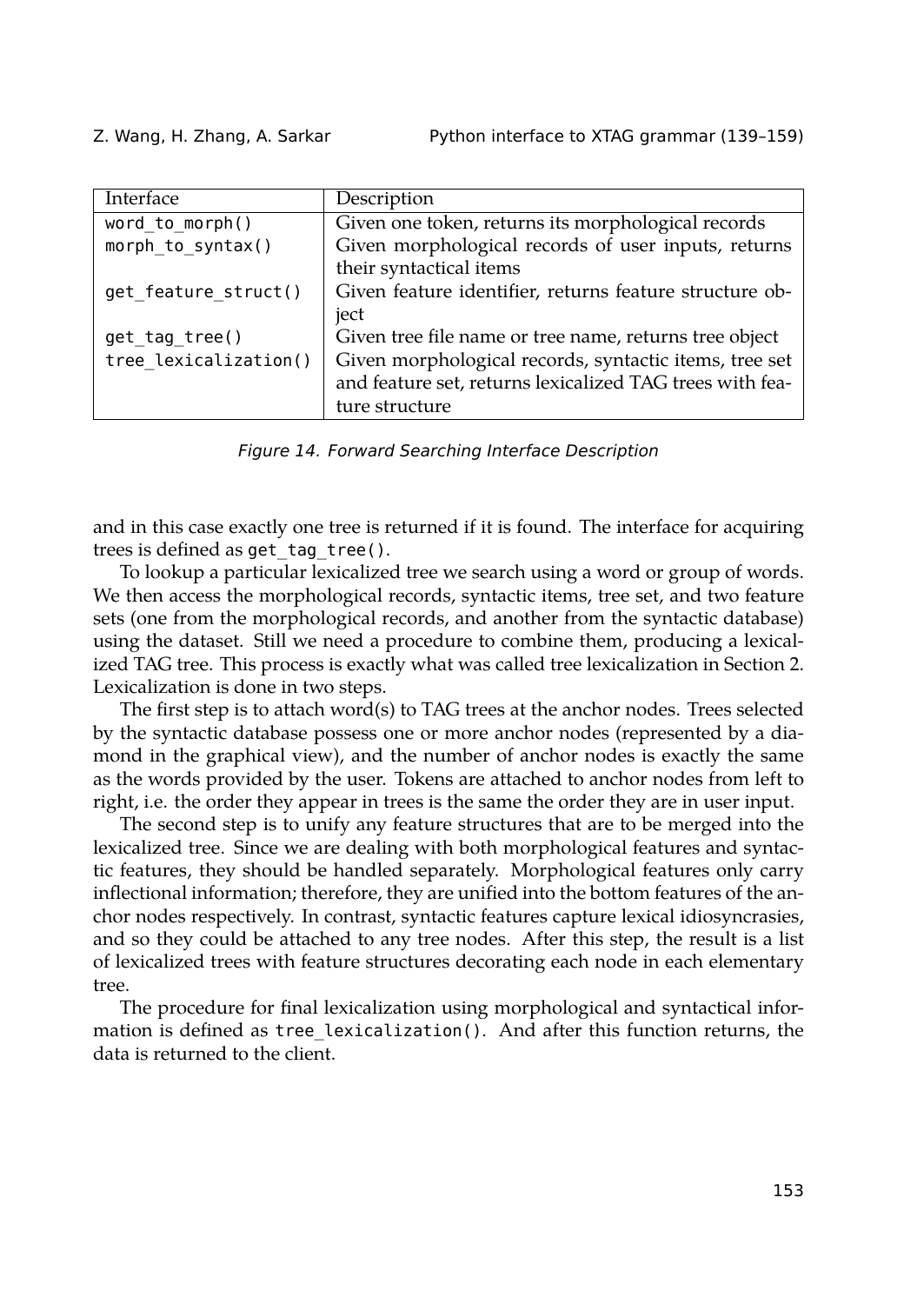| Interface      | Description                                                                    |
|----------------|--------------------------------------------------------------------------------|
|                | construct_tree_to_word_db()   Constructs tree to words relations using syntac- |
|                | tic database                                                                   |
| tree to word() | Given TAG tree, returns words or phrases that                                  |
|                | could be used to lexicalized the tree                                          |

|  |  | Figure 15. Backward Searching Interface Description |
|--|--|-----------------------------------------------------|
|  |  |                                                     |

### **5.3. Backward Searching**

Backward searching is invoked with an un-lexicalized TAG tree, and it returns words or phrases that could be used to lexicalize this tree. The data structure for backward searching is another mapping relation, which is constructed using the dataset in Section 3.

In essence, backward searching requires a database indexed by tree names, and the query returns a list of words and phrases. The mapping from tree names to words or phrases is constructed using only the syntactic database, since the mapping from words to tree files is established in syntactic database. In addition, because only tree files are involved in the mapping relation, all trees under the same file are mapped to the same set of words and phrases.

In order to construct a backward searching database, we need to iterate through each item in the syntactic database, using the tree file or family file in that item as the index, and append words or phrases in the syntactic item to the record in the backward searching database. The interface is defined as construct tree to word db().

When the backend receives a request from the user to find all the words or phrases that could lexicalize an elementary tree, it queries the database with the tree file name to which the TAG tree in the request belongs, and returns the result. This interface is defined as: tree\_to\_word().

### **5.4. Exploring The Tree Repository**

The backend also allows requests be made for a single tree or for listing out all trees in a tree file. These two are usually needed when users are exploring the tree repository. Essentially, listing out trees using a file name is simply enumerates the name of the trees in that file, while querying for a single tree using a tree name retrieves that tree using the given name and parses it into a tree instance. This feature requires a database keeping the relationship between a tree name and a tree file name.

Although these two interfaces are straightforward, the tree returned is un-lexicalized, which means there are no feature structures and anchor words attached to it. However, for an un-lexicalized tree, backward searching should also be available, because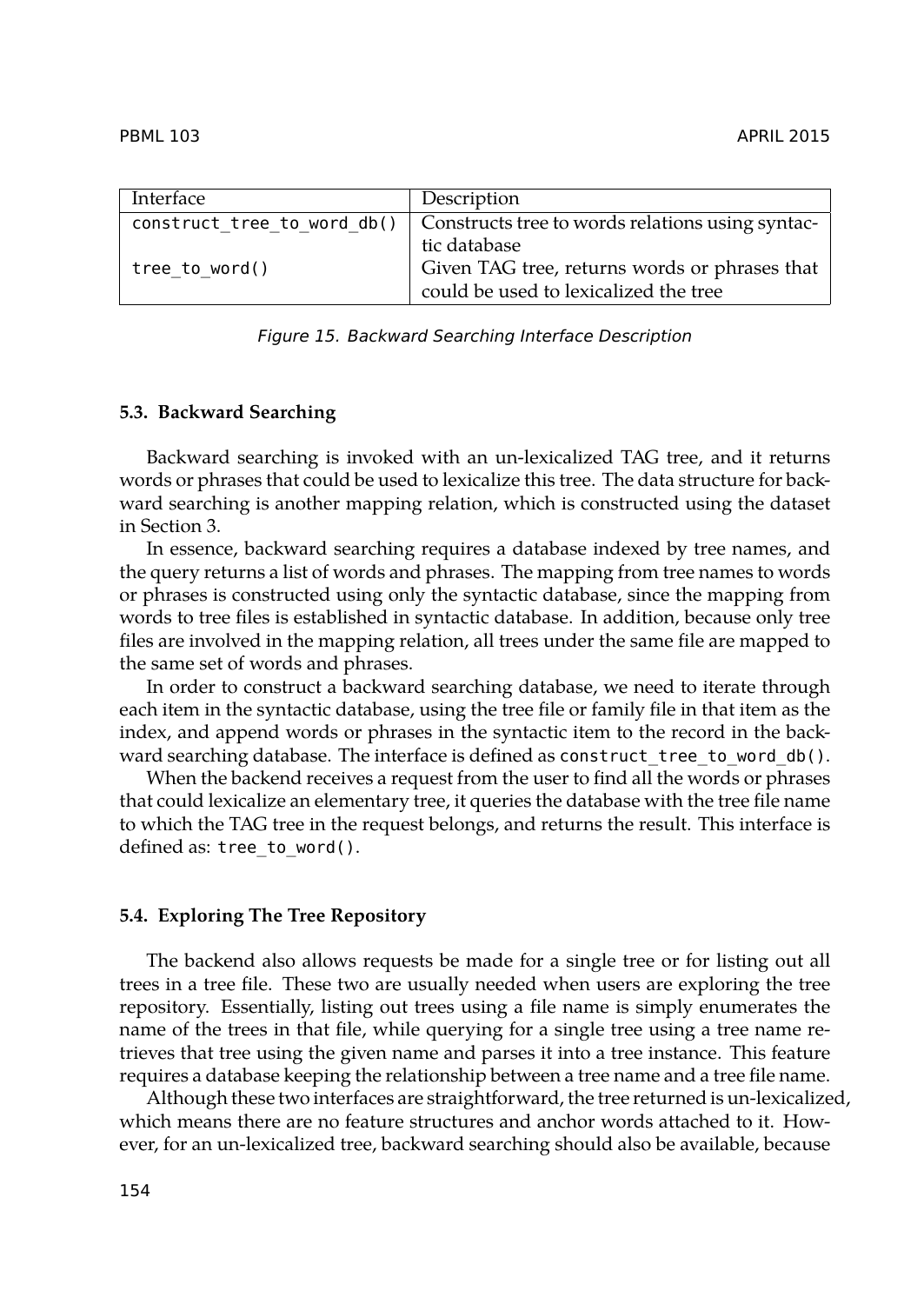| Interface  | Description                                                                                        |
|------------|----------------------------------------------------------------------------------------------------|
|            | $\sqrt{1}$ list trees() $\sqrt{1}$ Given a tree file name, returns all trees contained in the file |
| get tree() | Given a tree name, return a TAG tree object                                                        |

*Figure 16. Exploring The Tree Repository Interface Description*

all backward searching needs is the tree name, and we always know it.

#### **5.5. Exception Handling**

An exception is raised when the dataset appears to be inconsistent, or the backend could not find the desired entry. It interrupts the normal processing steps and then it tries to fix the problem, and then resume. By using *exception*, we do not always means the exception handling provided by programming language, but we refer to a more general situation, which indicates that something special must be done in order to complete the task.

There are several types of exceptions, and generally speaking, they could happen during any stage of processing. The most typical ones are, morphological record does not exist, syntactic item does not exist, and syntactic item exists but does not match. We will discuss them respectively.

By saying morphological record does not exist, we mean that a token from user input does not have a query result into morphological database. This can be quite common, especially when dealing with proper nouns. If it is this case, then a special default morphological record is used, which represents all tokens not in the morphological database for each part of speech tag.

In the second situation, "syntactic item does not exist", when a morphological record is passed to the interface for syntactic searching, if query returns no result, then the next step could not be taken, because of lack of information. In this case, the grammar viewer should return a special default syntactic item instead, which is designed for those unseen words in syntactic database, and has a default set of trees and features. It does not always yield good result, but is the best we could do.

In the last case, "syntactic item exists but does not match", we are in a situation very similar to the previous one. The major difference is that query to syntactic database does return something, but after comparing morphological information against their syntactic item identifiers (i.e. ENTRY and POS), there is not even one item that matches, and therefore the result is empty. To deal with this, the most straightforward method is to disable POS comparisons, matching only on the words.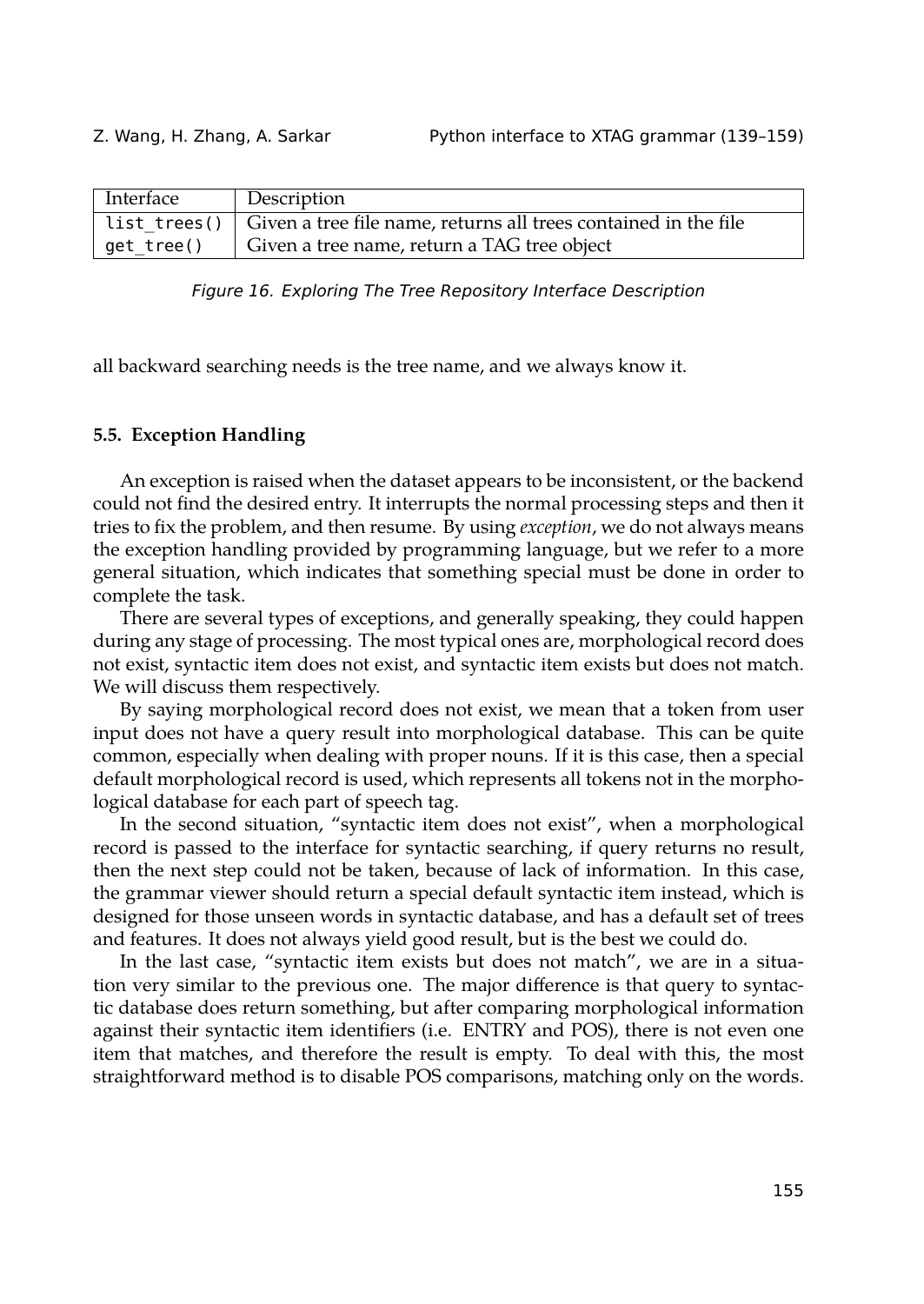

<span id="page-17-0"></span>*Figure 17. GUI to view the elementary trees in the XTAG grammar.*

## **6. Graphical User Interface Design**

Graphical User Interface (GUI), or called the front end, or the client, is the part that interacts with users, collecting user input and feedback, and encapsulates them into requests that will be sent to the server. The backend and GUI have complementary functionalities. In Section 5, we have seen that large [por](#page-17-0)tion of the backend contributes to its data processing ability. In this section, we will present knowledge about the GUI part of the grammar viewer.

The GUI is implemented using the Python GUI package Tkinter and uses additional helper functions from NLTK. The most useful feature of a GUI windows interface is that users can see the elementary TAG trees drawn on the canvas, and interact with them.

#### **6.1. Window Layout**

The main window layout is illustrated by Figure 17. It is divided into five sections, each being specialized for one or several similar purposes. The five sections are responsible for searching (the top), tree listing (middle-left), tree and feature drawing (middle-right), feature matching, displaying control (bottom), and status report (status bar) respectively.

On the top of the window, there are three buttons, one text box, and one drop-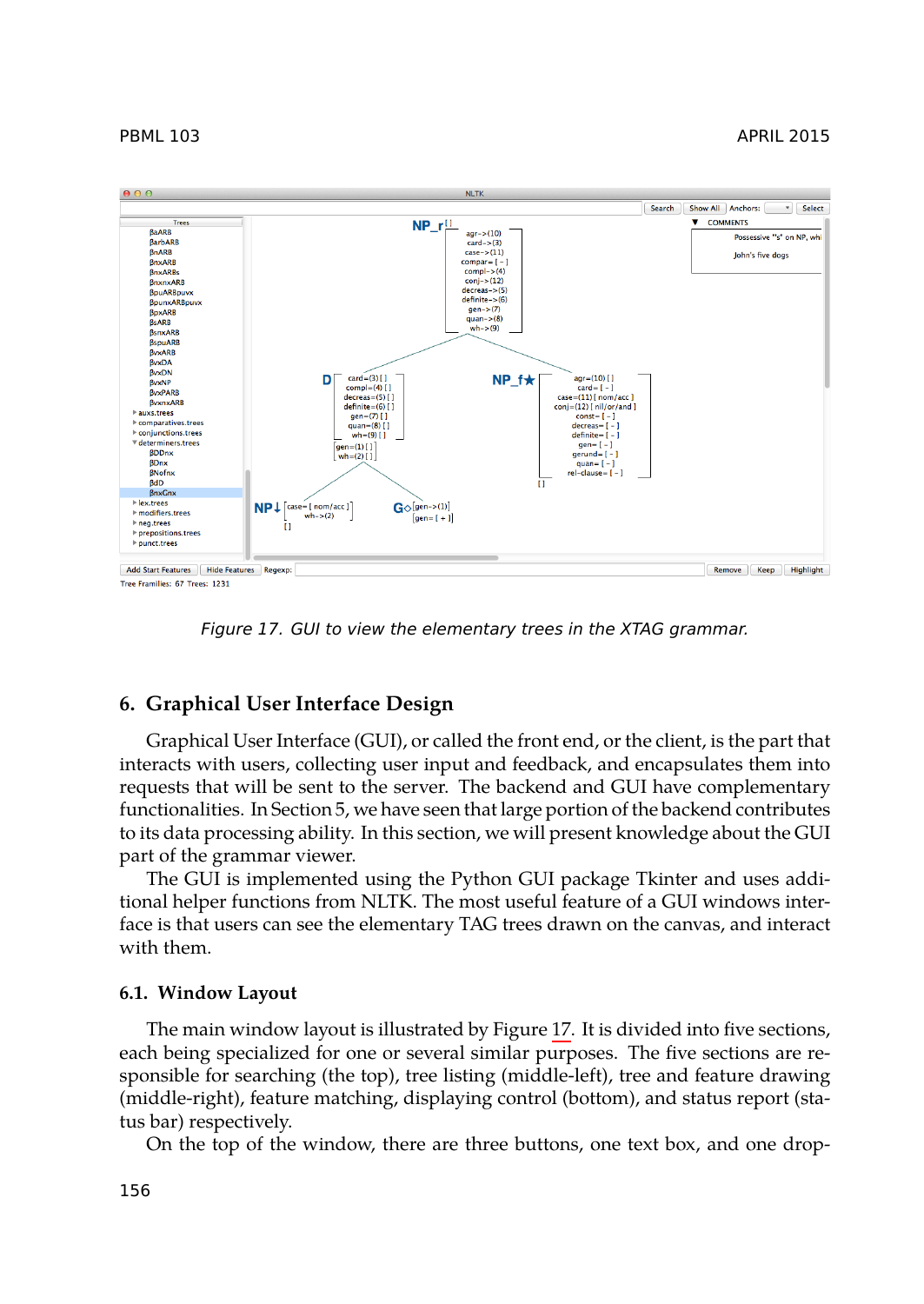down list. They help users to do both forward searching and backward searching. More specifically, the left half is used for forward searching, while the right half is used for backward searching. In order to do forward searching, users need to enter the word or phrase into the textbox, and then click "Search" button. After the backend has finished processing data, the result will be shown on the list box. After searching, if the user wants to restore the list box to the starting state, just click "Show All" button, and the list box will be redrawn to show all available trees and tree families. For backward searching, users could select from the dropdown list on the right part when there is a tree drawn on the canvas, and the list will be filled with all possible words and phrases that could be used to lexicalize the current displaying tree. Choose one word in the dropdown list and click "Select", then the word will be selected, and the effect is same as entering the selected word into the textbox and then click "Search".

On the middle left of the window, there is a list box. After application startup, the list box simply lists out all trees and tree families in a hierarchical manner, with tree file name being the first level label, and individual trees being the second level. If users would like to explore tree repository without lexicalizing any of them, they could began their journey from here. If the content of the list box has been changed due to a previous searching, users could restore it to the initial state by click the "Show All" button on the top of the window.

The middle right part of the window is the canvas dedicated to drawing trees and feature structures. If there are comments recorded in tree database, then they will also be drawn. The content on the canvas will change in response if user selects tree from the list box.

The bottom of the window is responsible for controlling feature structure display. There are five buttons and one textbox. The "Add Start Features" button on the left is used to attach the start feature in configuration file to the root node as its top feature. And the "Hide Features/Show Features" button is used to control whether to draw feature structure on the canvas. The three other buttons along with the textbox is used to match features on the current tree. The matching algorithm is presented in Section 5. The matching pattern is a regular expression that conforms to Python's re library, and we have three options: keep those matched, remove those matched, or simply highlight those matched. These three options correspond to the three buttons respectively.

A status report is shown in the status bar. In the current version we only display number of trees and tree families. However, future developers could in addition choose report the status of the morphological database, syntactic database and the feature template database.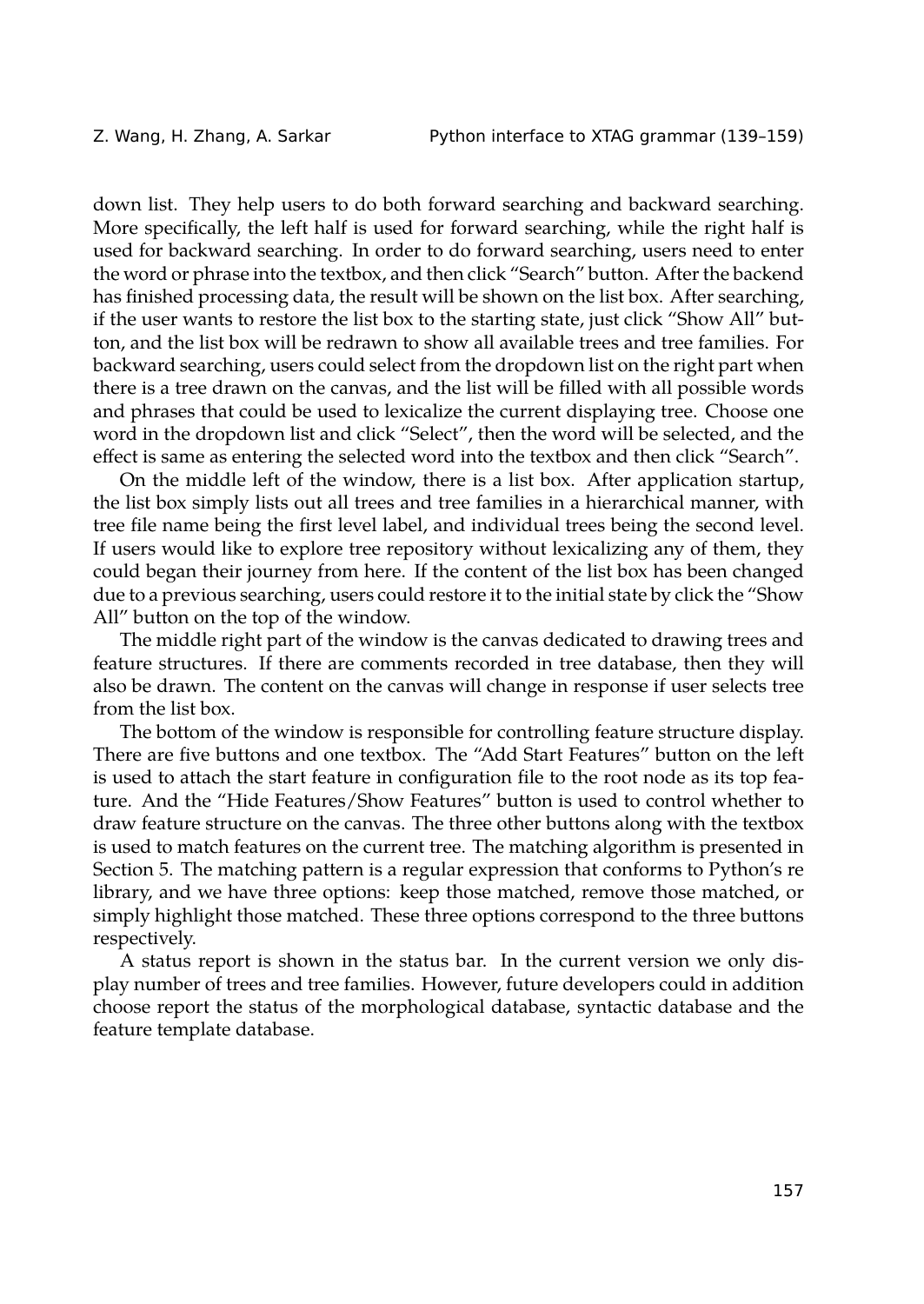

*Figure 18. GUI to view lexicalized elementary trees in the XTAG grammar.*

## **7. Conclusion**

<span id="page-19-3"></span><span id="page-19-2"></span>In this paper, we have described a Python-based interface for wide coverage Lexicalized Tree-adjoining Grammars. The grammars are part of the XTAG Grammar project and we hope that by providing an easy to use API to use these grammars that these grammars can be used for various NLP projects. We plan to incorporate our grammar viewer and the associated XTAG grammars for English and Korean into the Python Natural Language Toolkit (NLTK, http://www.nltk.org/).

## <span id="page-19-1"></span><span id="page-19-0"></span>**Bibliography**

- Chen, John and K. Vijay-Shanker. Automated Extraction of TAGs from the Penn Treebank. In *Proc. of the 6th International Workshop on Parsing Technologies (IWPT-2000), Italy*, 2000.
- Chiang, David. Statistical Parsing with an Automatically-Extracted Tree Adjoining Grammar. In *Proc. of ACL-2000*, 2000.
- Joshi, Aravind and Yves Schabes. Tree adjoining grammars. In Rozenberg, G. and A. Salomaa, editors, *Handbook of Formal Languages and Automata*. Springer-Verlag, 1997.
- Joshi, Aravind K, Leon S Levy, and Masako Takahashi. Tree Adjunct Grammars. *Journal of Computer and System Sciences*, 10(1):136–163, 1975. URL http://dx.doi.org/10.1016/ S0022-0000(75)80019-5.